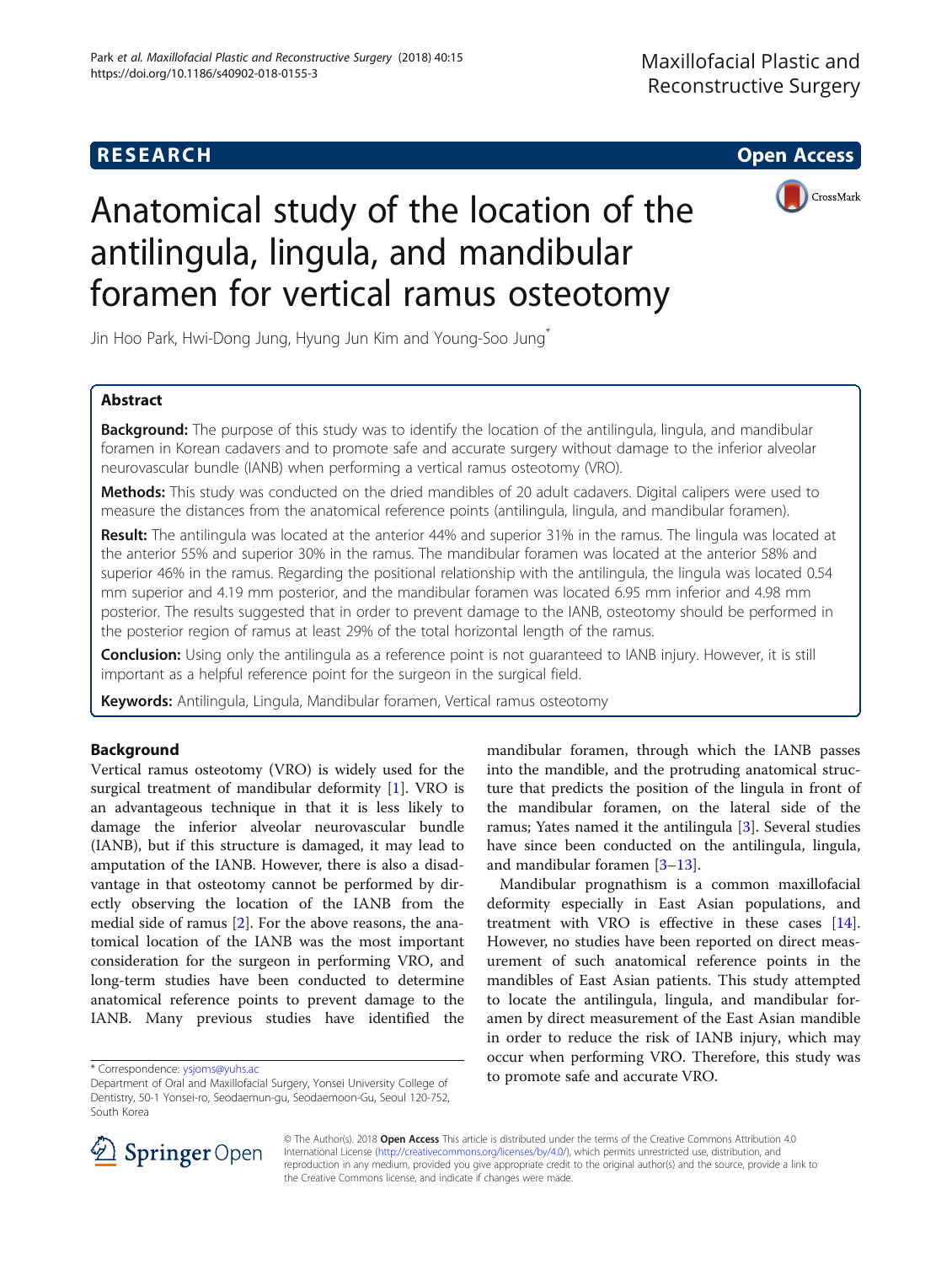#### Methods

This study was conducted on the dried mandibles of 20 Korean adult cadavers with age and sex unknown and < 4 missing teeth. All measurements were performed using a digital caliper fixed perpendicular to the platform, and the distances were measured from an anatomical measurement reference point up to 0.01 mm. For accuracy, each measurement was performed by a measurer who majored in oral maxillofacial surgery. The measurement reference points were "antilingula," "lingula," and "mandibular foramen." Antilingula was the most prominent point on the lateral surface of the mandibular ramus and was confirmed by visual and tactile measurements. Lingula was the most superior point of the lingula, and mandibular foramen was the lowest point of the entrance of the IANB into the mandible. The measurement reference position was set to position 1 and position 2. Position 1 was the position wherein the lower margin of the mandible was placed on the platform, and position 2 was the position wherein the posterior point of the condyle and the posterior point of the mandibular were placed on the platform (Fig. 1). Measurements were made to determine distances A, B, C, and D. A was the distance between the line contacting the most concave point of the sigmoid notch and the anatomical measurement reference point parallel to the platform at position 1. B was the distance between the platform at position 1 and the anatomical measurement reference point. C was the distance between the line contacting the most concave point in the anterior of the ramus and the anatomical measurement reference point parallel to the platform at position 2. D was the distance between the line contacting the most concave point of the posterior of the ramus and the anatomical measurement reference point parallel to the platform at position 2 (Fig. [2\)](#page-2-0). The mean and standard deviation of the distances (A, B, C, D), and the mean, standard deviation, maximum value, and minimum value of the distances between the antilingula and the other two anatomical measurement reference points were obtained. Pearson correlation

coefficients were used to examine the correlations. The position of each anatomical reference point in the ramus was calculated as a ratio of the total length, and the mean, standard deviation, and maximum and minimum values were obtained. Statistical analysis was performed using Statistical Package for Social Sciences for Windows (version 22.0, SPSS, Chicago, IL, USA).

#### Results

The antilingula was located an average of 14.61 mm (SD = 3.74) inferior from the sigmoid notch and 14.71 mm  $(SD = 1.63)$  posterior from the anterior border of the ramus. The lingula was located an average of  $14.06$  mm  $(SD = 3.05)$  inferior from the sigmoid notch and  $18.89$  mm (SD = 1.91) posterior from the anterior border of the ramus. The mandibular foramen was located an average of 21.56 mm (SD = 2.31) inferior from the sigmoid notch and  $19.69$  mm  $(SD = 2.22)$  posterior from the anterior border of the ramus (Table [1\)](#page-2-0).

From the antilingula, the lingula was located 0.54 mm  $(SD = 2.87)$  superior from the sigmoid notch and 4.19 mm (SD = 2.25) posterior from the anterior border of the ramus. The maximum distances to the superior, inferior, anterior, and posterior sides were 6.24, 4.88, 0.12, and 9.14 mm, respectively. From the antilingula, the mandibular foramen was located 6.95 mm (SD = 3.11) inferior from the sigmoid notch and  $4.98$  mm  $(SD = 2.38)$  posterior from the anterior border of the ramus. The minimum and maximum distances to the inferior side were 1.04 and 12.86 mm, respectively, and the minimum and maximum distances to the posterior side were 0.16 and 12.86 mm, respectively (Table [2\)](#page-3-0). Statistically, the antilingula and lingula  $(r = 0.659, p < 0.01)$  and the antilingula and mandibular foramen ( $r = 0.659$ ,  $p < 0.01$ ) exhibited moderate vertical correlations. However, the horizontal correlations between the antilingula and lingula ( $r = 0.202$ ,  $p = 0.211$ ), and the antilingula and mandibular foramen ( $r = 0.262$ ,  $p = 0.102$ ) were weak and statistically insignificant (Table [3](#page-3-0)).

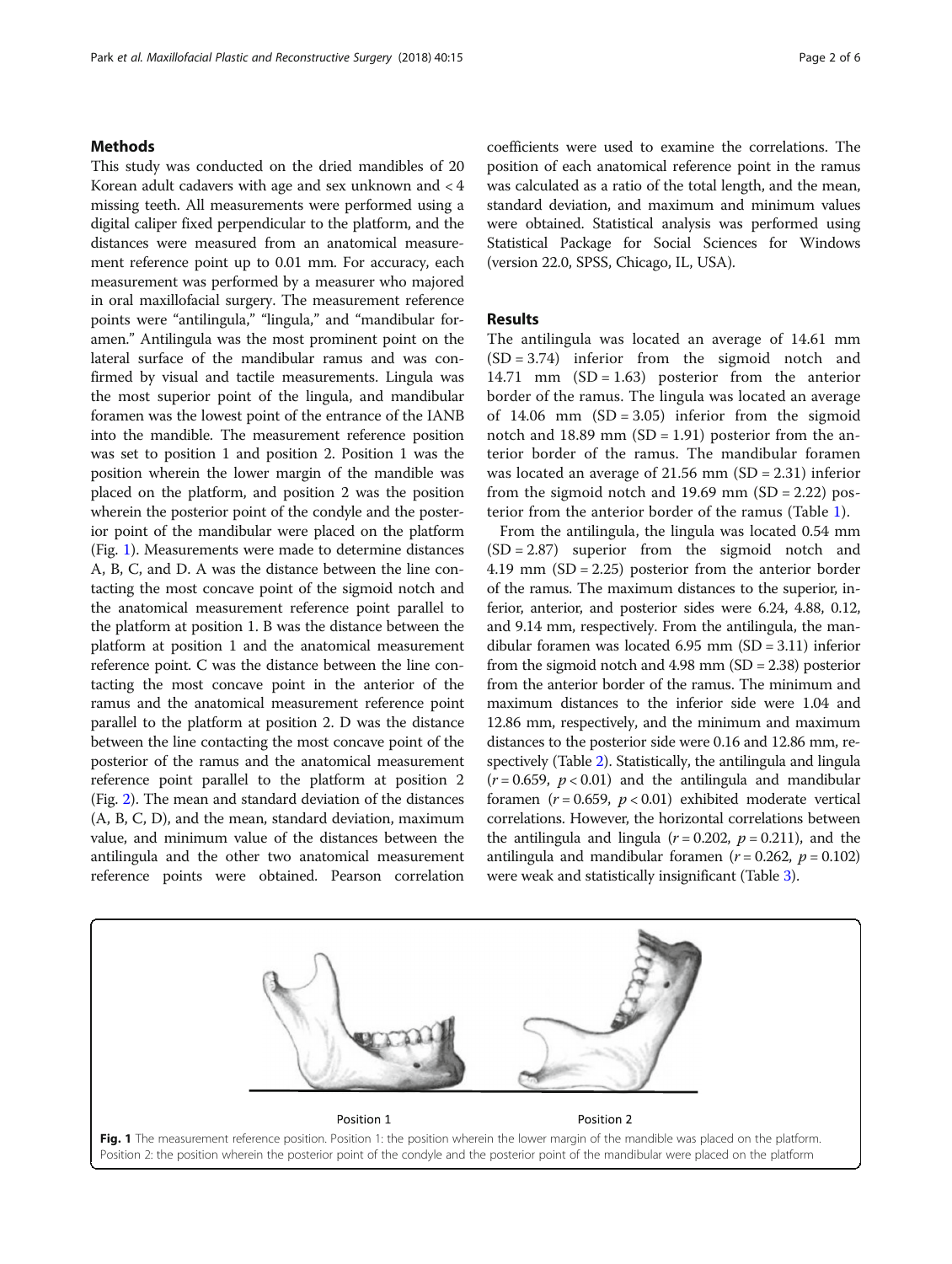<span id="page-2-0"></span>

With regard to the ratio of each measurement reference point to the border of the ramus, the antilingula was  $56\%$  (SD = 4%) horizontal from the posterior border of ramus, and  $31\%$  (SD = 6%) vertical from the sigmoid notch. The lingula was  $45\%$  (SD = 5%) horizontal from the posterior border of the ramus, and  $30\%$  (SD = 5%) vertical from the sigmoid notch. The mandibular foramen was  $42\%$  (SD = 6%) horizontal from the posterior border of the ramus, and  $46\%$  (SD =  $4\%$ ) vertical from the sigmoid notch. The lowest values of the anteroposterior and superoinferior ratios of the antilingula were 36 and 48%, and 20 and 56%, respectively. The lowest values of anteroposterior and superoinferior ratios of the lingula were 46 and 38%, and 23 and 51%, respectively. The lowest values of the anteroposterior and superoinferior ratios of the mandibular foramen were 29 and 47%, and 37 and 47%, respectively (Fig. [3\)](#page-4-0).

## **Discussion**

Damage to the IANB during orthognathic surgery on the mandibular ramus is a major complication that can be avoided. To prevent this complication, there have been

**Table 1** Mean value (M) and standard deviation (SD) for each anatomic point

|                    |           | Measurement |       |       |       |
|--------------------|-----------|-------------|-------|-------|-------|
| Anatomic point     | Α         | B           | C     | D     |       |
| Antilingula        | Mean (mm) | 14.61       | 32.12 | 14.71 | 18.59 |
|                    | <b>SD</b> | 3.74        | 3.38  | 1.63  | 1.82  |
| Lingula            | Mean (mm) | 14.06       | 32.36 | 18.89 | 18.89 |
|                    | SD        | 3.05        | 3.49  | 1.91  | 1.91  |
| Mandibular foramen | Mean (mm) | 21.56       | 25.18 | 19.69 | 14.41 |
|                    | SD        | 2.31        | 3.59  | 2.22  | 2.32  |

several attempts to develop novel surgical techniques to avoid damage to the IANB during osteotomy of the lateral side of the ramus, such as VRO, inverted L-osteotomy, and C-shaped osteotomy. In order to identify the theoretical basis of these surgical techniques, there have been many studies to determine the anatomical location of the IANB in the lateral side of ramus [[3](#page-4-0)–[6](#page-4-0), [8](#page-4-0)–[12](#page-5-0)].

The antilingula is an elevated part of the lateral side of the ramus that was previously described as a prominence  $[1]$ , bump  $[15]$  $[15]$ , or tubercle  $[16]$ . Yates et al.  $[3]$  $[3]$  referred to this structure as the antilingula and were the first to report a relationship with the mandibular foramen. In subsequent years, research on the antilingula was conducted as an anatomical measurement reference point for mandibular surgery. In a study by Yates et al. [\[3](#page-4-0)] using 70 dry mandibles, the antilingula was found in 44%, indefinitely found in 41%, and could not be found in 15%. Yates claimed that the antilingula was a highly variable anatomical landmark, but that the posterior  $5~10$  mm of the antilingula was a statistically safe area. Pogrel et al. [[6\]](#page-4-0) found the antilingula in all cases in a study of mandibles in 20 cadavers; in most cases, the lingula was present in the posteroinferior region of the antilingula. Aziz et al. [\[8](#page-4-0)] found the antilingula in all cases in a study of mandibles in 18 cadavers. The lingula was present in the anterior, posterior, superior, and inferior regions of the antilingula, but there was "no risk of damaging the neurovascular bundle" during osteotomy in the posterior 5 mm of the antilingula.

Recently, studies investigating Asian populations have also been introduced. In a study by Apinhasmit et al. [\[9](#page-4-0)] using 92 dry mandibles, the antilingula was found in 80.4% of the patients, and it was confirmed that the antilingula was primarily present in the anterior-inferior region of the lingula. In a study by Hosapatna et al. [[12](#page-5-0)]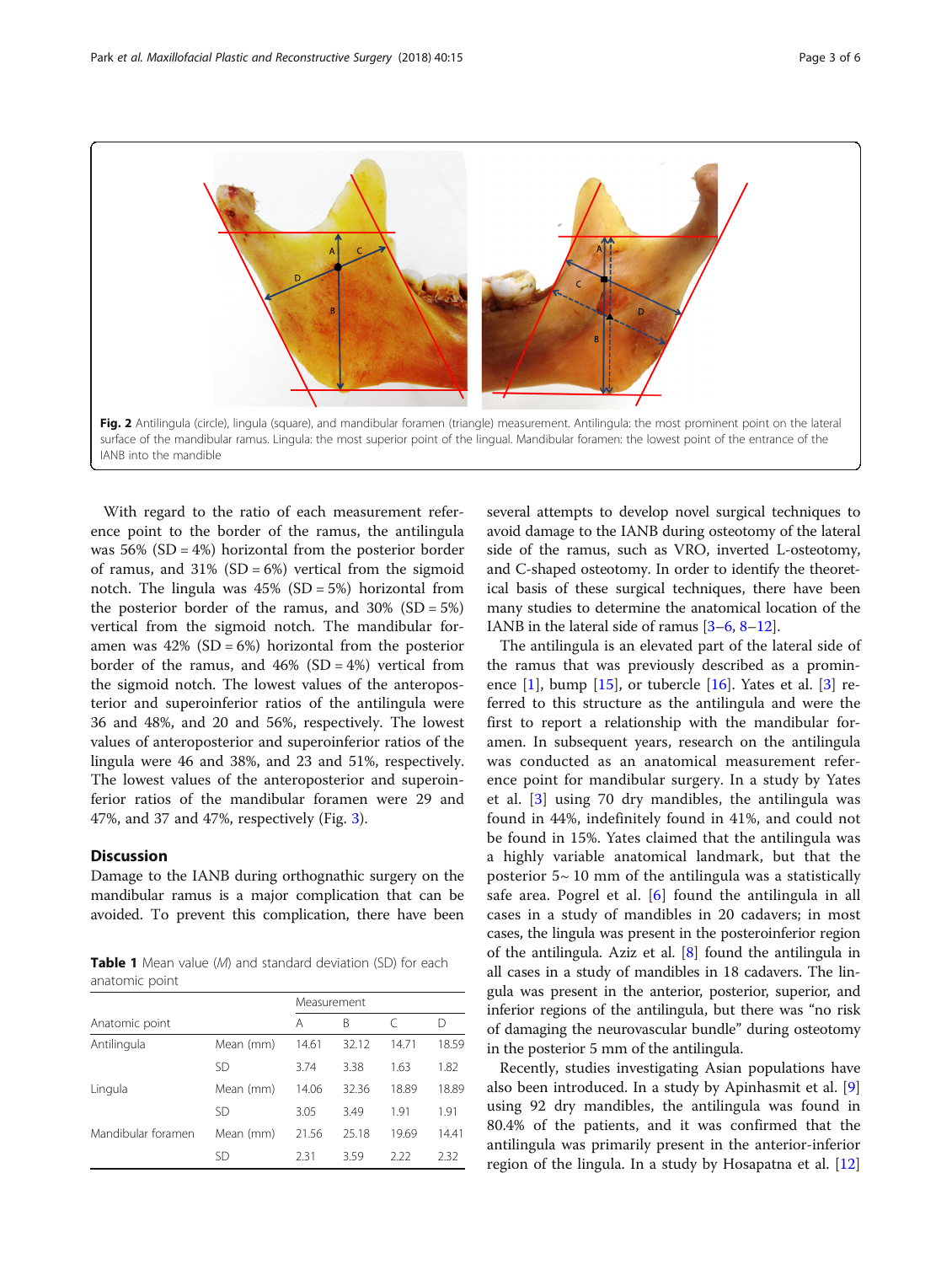<span id="page-3-0"></span>

| Table 2 Mean value (M), standard deviation (SD), maximum (Max), and minimum (Min) value for difference between antilingula and |  |  |  |  |  |
|--------------------------------------------------------------------------------------------------------------------------------|--|--|--|--|--|
| other point                                                                                                                    |  |  |  |  |  |

|                                    |           | Measurement     |               |  |
|------------------------------------|-----------|-----------------|---------------|--|
| Anatomic point                     |           | A               |               |  |
| Antilingula and lingula            | Mean (mm) | $+0.54$         | $+4.19$       |  |
|                                    | <b>SD</b> | 2.87            | 2.25          |  |
|                                    | Max./Min  | $+6.24/-4.88$   | $+0.12/-9.14$ |  |
| Antilingula and mandibular foramen | Mean (mm) | $-6.95$         | $+4.98$       |  |
|                                    | <b>SD</b> | 3.11            | 2.38          |  |
|                                    | Max./Min  | $-1.04/- 12.86$ | $-0.16/-9.06$ |  |

At "A" difference measurement, positive value means that antilingula inferior to other points and negative value means that antilingula superior to other points. At "C" difference measurement, positive value means that antilingula anterior to other points and negative value means that antilingula posterior to other points)

using 50 South Indian dry mandibles, it was confirmed that the mandibular foramen existed in the posterosuperior region of the antilingula, in contrast to the findings of previous studies. In the present study, the lingula was present in posterosuperior region of the antilingula. Although the difference in the superior side was 0.54 mm, which was not significant, this was slightly different from previous studies. On the other hand, the mandibular foramen was found to be present in the posteroinferior region of the antilingula. This is a similar pattern with most existing studies.

The East Asian populations have more cases of mandibular prognathism than other races, and VRO can be useful in this case  $[14]$  $[14]$ . However, the anatomical studies of the mandibular ramus have been conducted mainly on Caucasian populations, and have been carried out in Southeast Asian, and Indian patients. In contrast, cases of direct measurement of the mandible in East Asian populations are not common. In this respect, the present study is meaningful.

As much as the interest in Antilingula, a controversy was raised. In a study by Reitzik et al. [\[4](#page-4-0)], in addition to antilingula, anatomical points termed the "midpoint of the waist of the ascending ramus" (MW) and the "midpoint of a line joining the coronoid process to the gonion" (MCG) were identified. The study reported that the MW was the most useful among the three anatomical points. Martone et al. [\[5](#page-4-0)] insisted that no antilingula was present and that the MW was the surgical reference point. Park et al. [[11\]](#page-5-0) used three-dimensional CT to study 25 patients with normal class 1 occlusion, 50 patients with mandibular prognathism, and 50 patients with mandibular retrognathism. The antilingula was clinically identifiable in 46.7, 44.4, and 45.3% of cases, and the MW was reported to be an excellent

intraoperative reference point. Hogan and Ellis [[17](#page-5-0)] reported that the antilingula is not an anatomical marker associated with the mandibular foramen and is not appropriate as a surgical guide for osteotomy because it is a musculotendinous apparatus. In a study by Monnazzi et al. [[10](#page-5-0)] using 44 dry mandibles, antilingula was not recommended for use as a VRO landmark. In the present study, we found the antilingula in all subjects, but the use of antilingula alone as an anatomical reference point is not believed to prevent damage to the IANB.

There were several considerations when defining the anatomical measurement points in this study. In some studies, the antilingula was not observed, and it was thought that there was difficulty in setting the antilingula [[3,](#page-4-0) [5,](#page-4-0) [6,](#page-4-0) [9,](#page-4-0) [12\]](#page-5-0). However, our study demonstrated that the antilingula was the most prominent part of the lateral side of the ramus, which was found by both visual and palpation methods, and was observed on both sides of the mandible (40 sites) in 20 cadavers. In the setting of the mandibular foramen, in order to safely preserve the IANB, the measurement point must be set behind the most posterior border of the mandibular foramen. However, the posterior border of the mandibular foramen is not clear. In this study, the accuracy and consistency of the measurements are maintained, as a relatively objective land mark, which is the most inferior point of mandibular foramen. The lingula was relatively clear, and there was no difficulty in setting up the point lingula.

Recently, the development of imaging technology such as CT has aided in confirming and measuring the course of the IANB in the preoperative plan [[11,](#page-5-0) [18](#page-5-0), [19\]](#page-5-0). However, in order for the surgeon to perform exactly the planned operation, it is necessary to know the accurate structure of the mandible to lower the risk of surgery, and information on the anatomical structures that can

Table 3 Correlation among the measurements between the antilingula, lingula, and mandibular foramen

|                        |            |                    | $\sim$                   |         |                    |
|------------------------|------------|--------------------|--------------------------|---------|--------------------|
|                        | Lingula    | Mandibular foramen |                          | Lingula | Mandibular foramen |
| Antilingula (vertical) | $0.659***$ | $0.559**$          | Antilingula (horizontal) | 0.202   | 0.262              |

Pearson correlation analysis: \*\*p < 0.01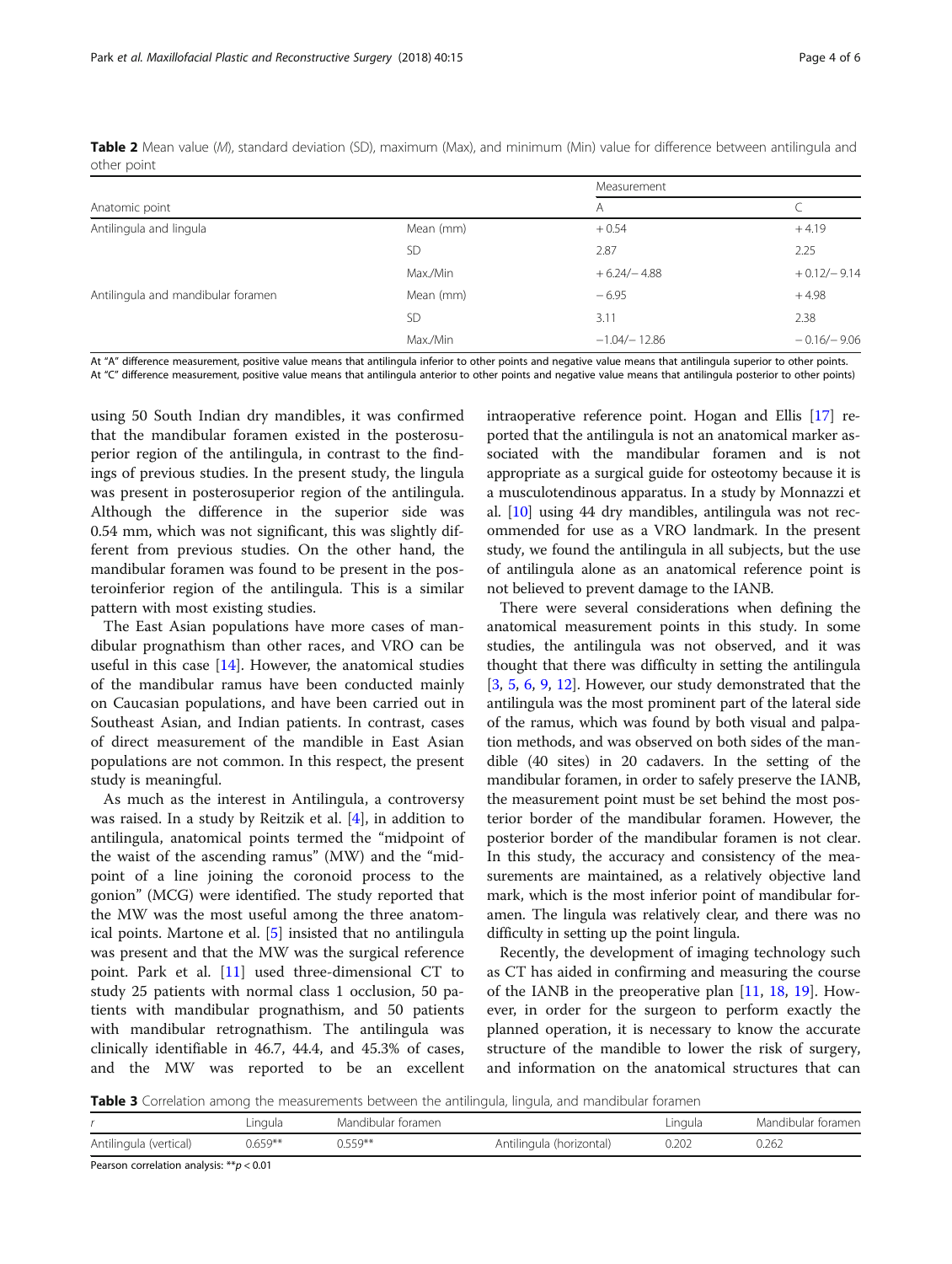<span id="page-4-0"></span>

be directly observed in the surgical field are needed. Because the mandibular foramen and lingula are difficult to visually identify when performing VRO, the structure must be recognized by the surgeon. The antilingula is the most prominent part of the lateral side of the ramus and is easy to observe, even if this region does not define the exact position of the mandibular foramen, it can be highly useful as a reference point for the entire ramus.

### Conclusions

According to the results of this study, the surgical safe region, which we propose for safe and accurate surgery in order to prevent damage to the IANB during VRO, is 29% posterior region of the total horizontal length of the ramus, 37% superior region of total height of ramus from sigmoid notch to inferior border. Numerically, this region is posterior region more than 9.02 mm from the posterior border of the ramus and superior region more than 17.86 mm from the sigmoid notch.

The current study used mandibles from only 20 cadavers; therefore, further studies will be needed in the future. Additionally, due to the different anatomical characteristics of each individual, it is important to identify the anatomy of the patient via preoperative imaging to avoid damage during surgery.

Furthermore, when the antilingula alone is used as a reference point, prevention of damage to the IANB cannot be guaranteed. However, the antilingula is still important as a reference point for the surgeon in the surgical field. By locating the antilingula in the ramus, the surgeon may be able to approximate the overall anatomy of the ramus during surgery.

#### Abbreviations

IANB: Inferior alveolar neurovascular bundle; VRO: Vertical ramus osteotomy

#### Availability of data and materials

Data and material sharing is applicable to this article.

#### Authors' contributions

JHP, H-DJ, HJK, and Y-SJ were responsible for the conception and design of the study/review/case series, and drafting and critical revision of the article. JHP was responsible for the acquisition of the data, laboratory or clinical/literature search, and analysis and interpretation of the data collected. All authors read and approved the final manuscript.

#### Ethics approval and consent to participate

Not applicable. This study was conducted on the dried mandibles of 20 Korean adult cadavers with age and sex unknown. Cadavers, autopsy specimens, or specimens/information from subjects who are now deceased are not "human subjects."

#### Consent for publication

Not applicable.

#### Competing interests

The authors declare that they have no competing interests.

#### Publisher's Note

Springer Nature remains neutral with regard to jurisdictional claims in published maps and institutional affiliations.

#### Received: 29 May 2018 Accepted: 18 June 2018 Published online: 25 July 2018

#### References

- 1. Caldwell JB, Letterman GS (1954) Vertical osteotomy in the mandibular rami for correction of prognathism. J Oral Surg (Chic) 12:185–202
- 2. Zaytoun HS, Phillips C, Terry BC (1986) Long-term neurosensory deficits following transoral vertical ramus and sagittal split osteotomies for mandibular prognathism. J Oral Maxillofac Surg 44:193–196
- 3. Yates C, Olson D, Guralnick W (1976) The antilingula as an anatomic landmark in oral surgery. Oral Surgery, Oral Medicine, Oral Pathology 41:705–708
- 4. Reitzik M, Griffiths RR, Mirels H (1976) Surgical anatomy of the ascending ramus of the mandible. British Journal of Oral Surgery 14:150–155
- 5. Martone CH, Ben-Josef AM, Wolf SM, Mintz SM (1993) Dimorphic study of surgical anatomic landmarks of the lateral ramus of the mandible. Oral Surgery, Oral Medicine, Oral Pathology 75:436–438
- 6. Pogrel MA, Schmidt BL, Ammar A (1995) The presence of the antilingula and its relationship to the true lingula. Br J Oral Maxillofac Surg 33:235–238
- 7. da Fontoura RA, Vasconcellos HA, Siqueira Campos AE (2002) Morphologic basis for the intraoral vertical ramus osteotomy: anatomic and radiographic localization of the mandibular foramen. J Oral Maxillofac Surg 60:660–665
- 8. Aziz SR, Dorfman BJ, Ziccardi VB, Janal M (2007) Accuracy of using the antilingula as a sole determinant of vertical ramus osteotomy position. J Oral Maxillofac Surg 65:859–862
- 9. Apinhasmit W, Chompoopong S, Jansisyanont P et al (2011) The study of position of antilingula, midwaist of mandibular ramus and midpoint between coronoid process and gonion in relation to lingula of 92 Thai